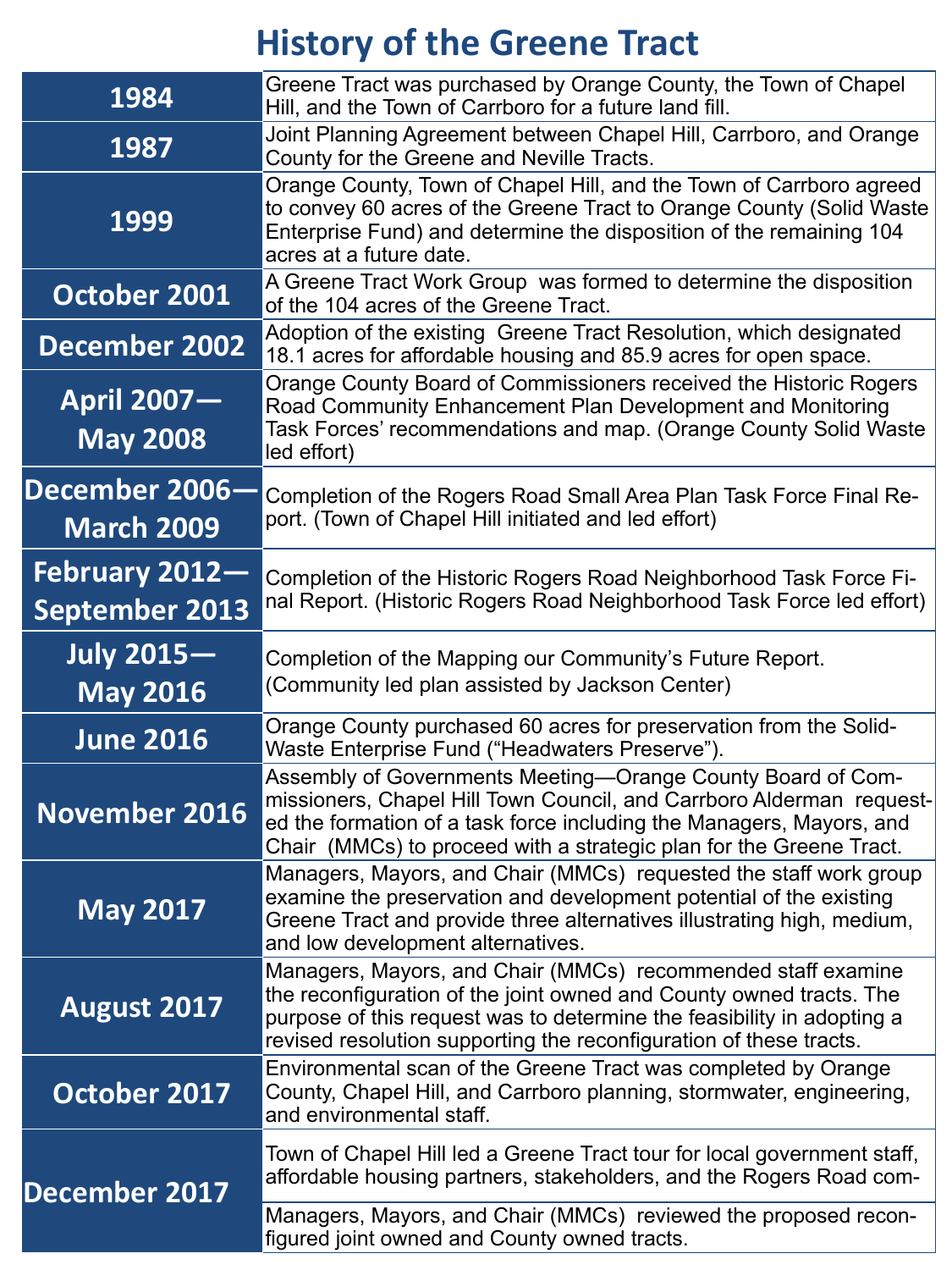| January 2018      | Assembly of Governments Meeting—The proposed modified headwaters<br>preserve area and conceptual plans were presented to elected officials.                                                                                                                     |
|-------------------|-----------------------------------------------------------------------------------------------------------------------------------------------------------------------------------------------------------------------------------------------------------------|
| February 2018     | Orange County Board of Commissioners considered this item on Febru-<br>ary 19 and supported modification to the Headwaters Preserve area and<br>the high development alternative.                                                                               |
| <b>March 2018</b> | Orange County Planning and Inspections Department conducted two<br>Greene Tract tours in order to review and discuss the proposed modified  <br>Headwater Preserve area and conceptual plans. The tour included elect-<br>led officials, staff, and the public. |
| <b>April 2018</b> | Greene Tract conceptual plans were presented to the Affordable Hous-<br>ing Coalition on April 13.                                                                                                                                                              |

| <b>May 2018</b>  | Staff met with the Orange County Solid Waste Management Department  <br>to discuss the possibility of utilizing the Neville Tract to allow for a future<br>roadway connection. |
|------------------|--------------------------------------------------------------------------------------------------------------------------------------------------------------------------------|
| <b>June 2018</b> | Chapel Hill Town Council considered this item on June 6 and stated sup-<br>port for the reconfiguration of the Headwaters Preserve Area.                                       |
|                  | Carrboro Board of Aldermen considered this item on June 12 and stated<br>support for the reconfiguration of the Headwaters Preserve area.                                      |
|                  | September 2018 Managers, Mayors, and Chair (MMCs) reviewed the proposed Greene September 2018 Tract Resolution and Conceptual Plan.                                            |
| January 2019     | Assembly of Governments Meeting—The Greene Tract Resolution and<br>Conceptual Plan were presented. Elected officials stated support for the<br>resolution and conceptual plan. |
|                  | 2019 Greene Tract Resolution and Conceptual Plan were adopted by<br>the Carrboro Board of Alderman on February 12 and by the Orange                                            |

|                   | County Board of Commissioners on February 20.                                                                                                                                                                                                                                                                                                      |
|-------------------|----------------------------------------------------------------------------------------------------------------------------------------------------------------------------------------------------------------------------------------------------------------------------------------------------------------------------------------------------|
| February 2019     | 2019 Greene Tract Resolution and Conceptual Plan was considered by<br>the Town of Chapel Hill Town Council on February 20. The Town Council<br>adopted the resolution, but struck language related to modify the existing<br>county owned (60 acres) and joint owned (104 acres) portions of the<br>Greene Tract and designated land use acreages. |
|                   | Since the local governments did not adopt consistent resolutions, the<br>MMC met to determine next steps.                                                                                                                                                                                                                                          |
| <b>April 2019</b> | Chapel Hill, in partnership with the Town of Carrboro and Orange Coun-<br>ty, held community events to present and review the proposed Greene<br>Tract resolution with residents.                                                                                                                                                                  |
|                   | Chapel Hill Town Council adopts Historic Rogers Road Area zoning.                                                                                                                                                                                                                                                                                  |
| <b>May 2019</b>   | MMC reviewed and discussed the goals of the Greene Tract.                                                                                                                                                                                                                                                                                          |

### **June 2019** Rogers Road sewer project completed.

# **History of the Greene Tract**